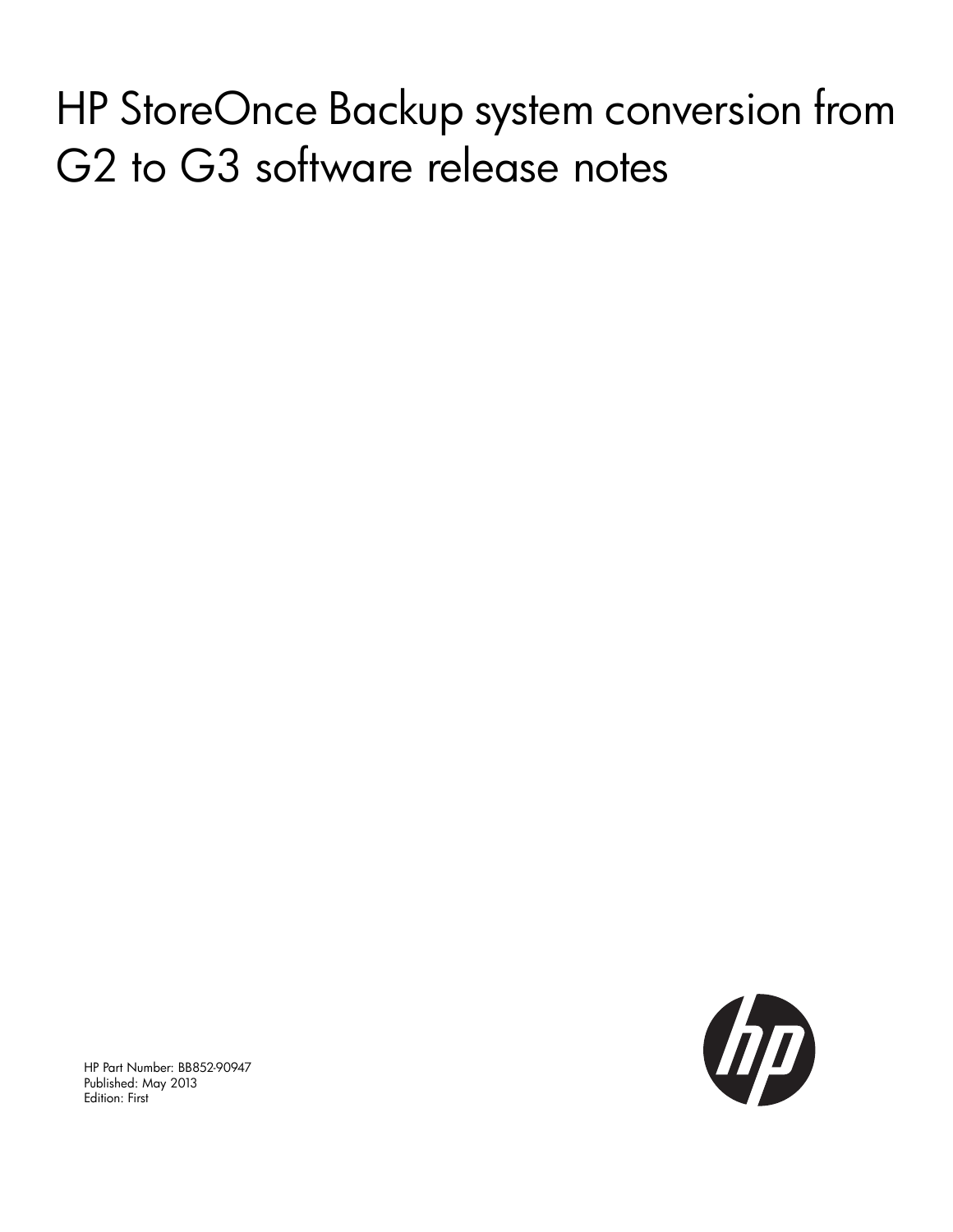# **Description**

HP is offering existing StoreOnce D2D Single Node customers the ability to convert their appliance's existing software from 2.x.x to 3.4.x (or later) StoreOnce software for free. HP StoreOnce 3.4.x (or later) software offers several significant features, the most important being the introduction of HP StoreOnce Catalyst devices that allow low and high bandwidth backups and backup application controlled off-site copy between StoreOnce appliances for those customers using HP Data Protector or Symantec OST.

CAUTION: HP StoreOnce 3.4.x (or later) software is significantly different to 2.x.x software and, as Δ such, the conversion process is data destructive. It is recommended that ONLY customers who need to take advantage of the new features convert their products. The conversion process is described in detail in *BB852-90926, Conversion from 2.x.x software to 3.4.x (or later) software guide*.

#### Update recommendation

ONLY customers who need to take advantage of the new features offered by v3.4.x or later software should convert their products.

#### Supersedes

None.

# Product models

New appliances pre-installed with 3.4.x (or later) software have adopted a new set of names; this means that the name shown on your product GUI and CLI will not match the name printed on your existing learning products and hardware labels. When seeking support downloads for your product after the conversion you will need to use this new name to find the information that you require.

<span id="page-1-0"></span>The following products are supported by this conversion process.

#### Table 1 Mapping existing and new products

| Existing product (2.x.x software)                          | New product (3.x.x. software)                                                                                                                                |
|------------------------------------------------------------|--------------------------------------------------------------------------------------------------------------------------------------------------------------|
| EJ001B and EJ001C - HP StoreOnce D2D2502i Backup<br>System | (HP StoreOnce 2610 Backup system: This is not a shipping<br>product. Please search for the HP StoreOnce 2620 Backup<br>system for supporting documentation.) |
| EJ002B and EJ002C - HP StoreOnce D2D2504i Backup<br>System | HP StoreOnce 2620 Backup system                                                                                                                              |
| EH996A and EH996B - HP StoreOnce D2D4106i Backup<br>System | HP StoreOnce 4210 iSCSI Backup system                                                                                                                        |
| EH998B - HP StoreOnce D2D4106fc Backup System              | HP StoreOnce 4210 FC Backup system                                                                                                                           |
| EH993C - HP StoreOnce D2D4112 Backup System                | HP StoreOnce 4220 Backup system                                                                                                                              |
| EH983A and EH983B - HP StoreOnce D2D4312 Backup<br>System  | HP StoreOnce 4420 Backup system                                                                                                                              |
| EH985A - HP StoreOnce D2D4324 Backup System                | HP StoreOnce 4430 Backup system                                                                                                                              |

#### $\mathcal{L}$ **IMPORTANT:** The following older products running 2.x.x software are not supported for conversion

- EH998A: HP StoreOnce D2D4106fc
- EH993B: HP StoreOnce D2D4112

### Warranty implications

Converting to 3.4.x (or later) software does not invalidate your current warranty, and the serial number of your appliance will not change. However if you need to contact the HP support organization you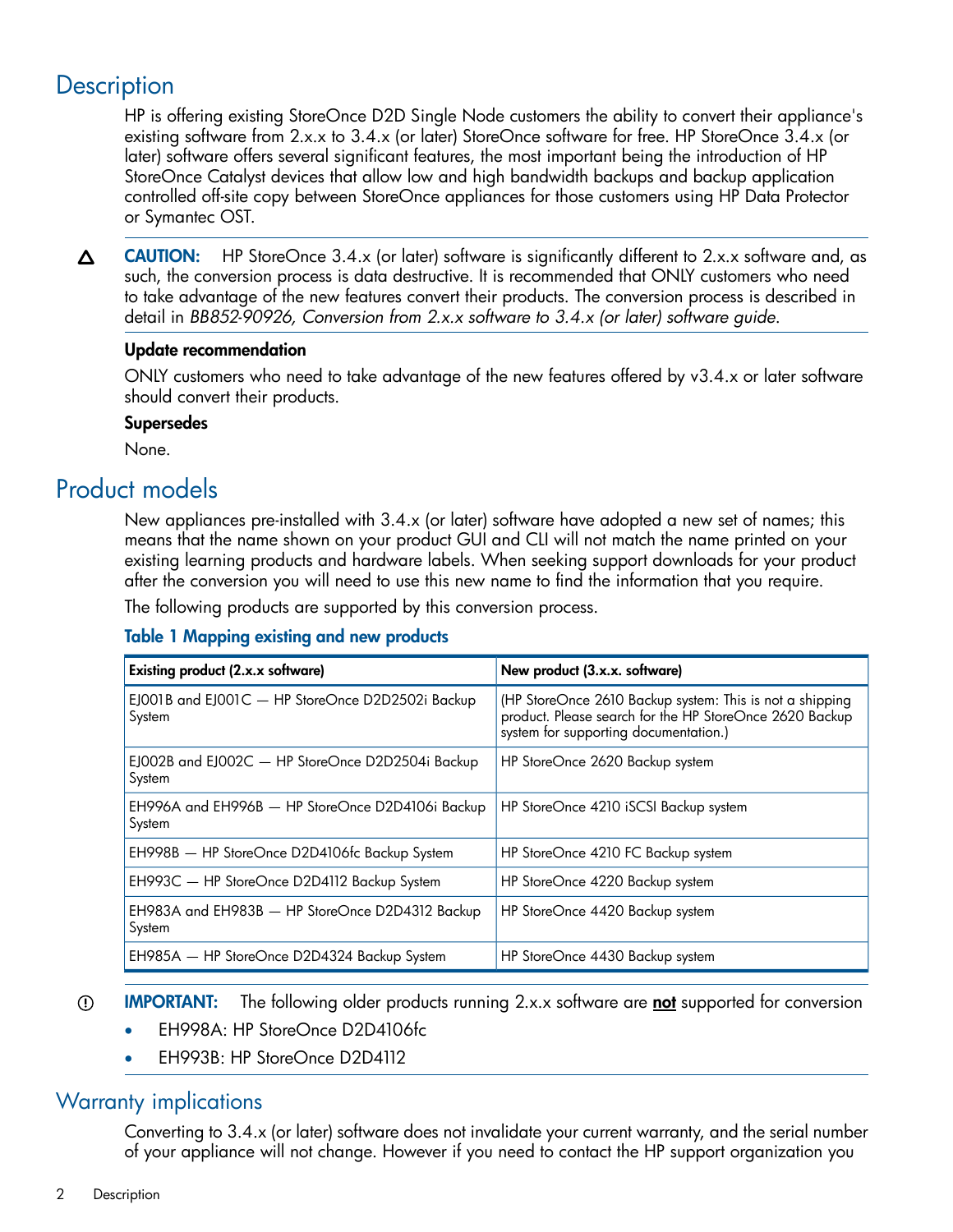will need to inform them that you have converted to 3.4.x (or later) software and provide them with your original product number in order that they can support you effectively.

## Operating systems

Cross operating system (BIOS, Firmware, Diagnostics, etc.)

### **Languages**

English

# Feature Differences between 3.x.x and 2.x.x Single Node Software

### HP StoreOnce Catalyst

3.x.x StoreOnce software supports the creation of Catalyst stores for low bandwidth backup and application controlled copy. This allows single node appliances to work with the HP StoreOnce B6200 product which also supports Catalyst stores. Catalyst functionality requires a license for the backup application that you wish to use and also support in your backup software.

The following table shows the part numbers for the different combinations of product model families and backup applications. Symantec NetBackup users require a StoreOnce Catalyst O.S.T. license; Data Protector users require a StoreOnce Catalyst DP license.

NOTE: When using Symantec NetBackup, a plug-in application is also required on your Backup Application media server in order to use Catalyst functionality.

The software is available for download from the HP StoreOnce Software Depot Kiosk [http://](http://www.software.hp.com/kiosk) [www.software.hp.com/kiosk](http://www.software.hp.com/kiosk) for all StoreOnce customers who have purchased HP OST licenses in conjunction with their StoreOnce products.

User Name: STOREONCE\_KIOSK

Password: STOREONCEAPPS

For operating system support, application support and installation instructions please read the information on the KIOSK download page. For complete instructions, see the appropriate HP OST Plug-in User Guide

| Part number | <b>Catalyst license</b>                 |
|-------------|-----------------------------------------|
| BB858AAE    | HP StoreOnce Catalyst 2600 O.S.T. E-LTU |
| BB859AAE    | HP StoreOnce Catalyst 2600 DP E-LTU     |
| BB860AAE    | HP StoreOnce Catalyst 4200 O.S.T. E-LTU |
| BB861AAE    | HP StoreOnce Catalyst 4200 DP E-LTU     |
| BB862AAE    | HP StoreOnce Catalyst 4400 O.S.T. E-LTU |
| BB863AAE    | HP StoreOnce Catalyst 4400 DP E-LTU     |

### Table 2 Part numbers for Catalyst licenses

### NAS and VTL backup targets

3.x.x StoreOnce software continues to support NAS (CIFS and NFS) and VTL (Virtual Tape Library) functionality that was previously available in products running 2.x.x software. There are small differences in the VTL emulation types available in 3.x.x software, so your backup application will need to be re-configured after the conversion. In addition previously configured WWNN and WWPN values will be different after the conversion, so Fibre Channel switch re-configuration will be required.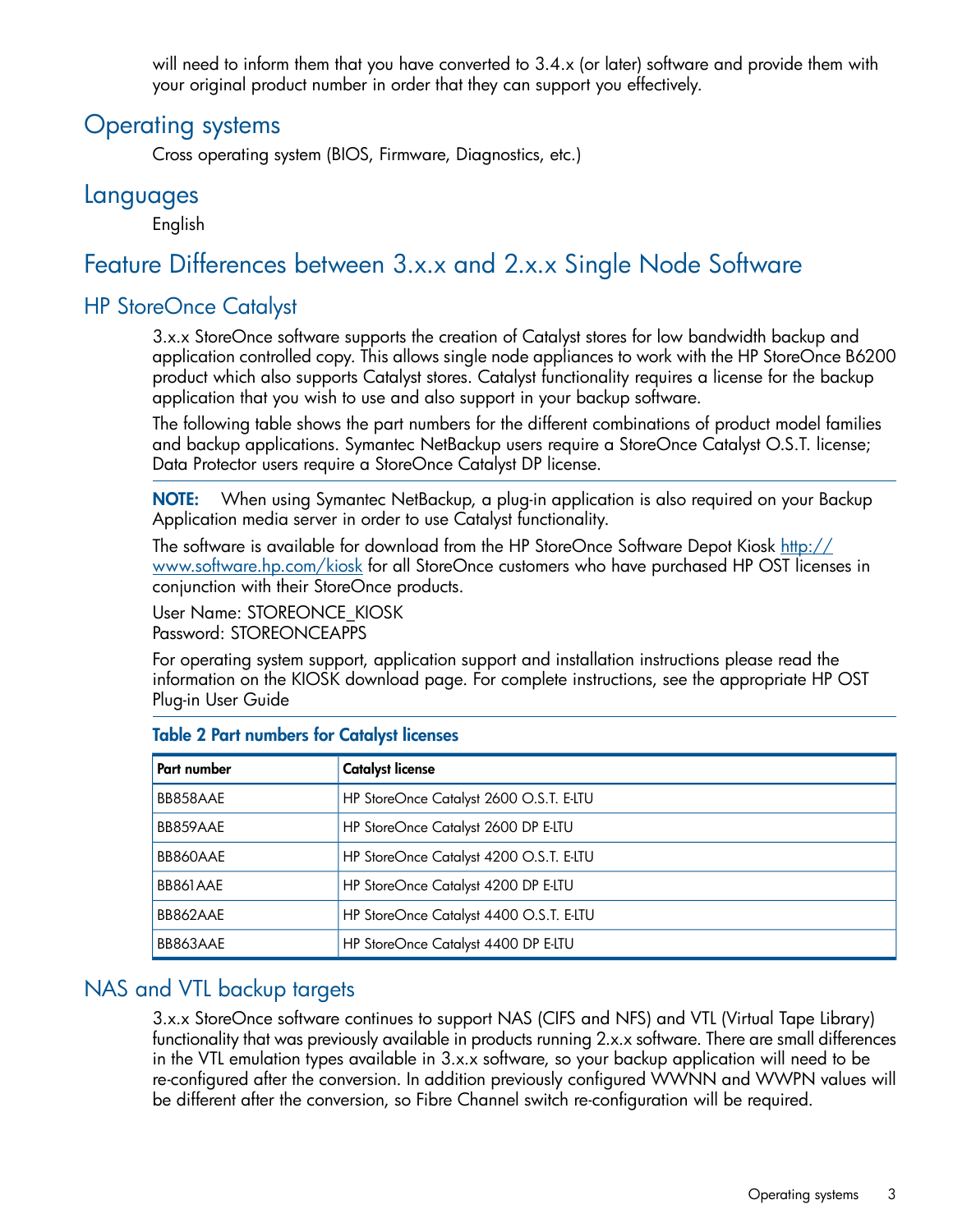### NAS and VTL Replication

Replication functionality for NAS and VTL devices is present in 3.x.x software and is compatible with both older single node appliance software and B6200 multi-node appliances. Replication offers a way that you can migrate previously backed up data onto your appliance after conversion to 3.x.x software completes.

### License Compatibility

Licenses for Capacity upgrade and Replication that were purchased for use on your existing appliance are also valid after the conversion to 3.5.x (or later) software. Your appliance will retain its existing serial number so your node-locked licenses can continue to be used. In addition, after the conversion, you can purchase licenses to use the Catalyst functionality.

Please note that all licenses are applied via the StoreOnce CLI, not via the GUI.

### Installation on disk

Existing single node products running 2.x.x software boot and run from a flash memory device located inside the appliance chassis. 3.5.x (or later) software, however, is installed on the appliance hard disks. The installation process is outlined below. Note also that the capacity available for backup is smaller after the installation of 3.5.x (or later) software due to installing the software on disk.

### StoreOnce CLI

The Single Node appliances running 3.5.x (or later) software deliver a customer-accessible, enterprise class CLI interface as well as the GUI. This StoreOnce CLI is used for several configuration tasks and also for day to day administration of some features of the StoreOnce appliance.

### Network Support

The 3.5.x (or later) software supports a similar set of configuration modes for both 1GbE and 10GbE networks, significant differences being:

- Configuration of networking is currently via the StoreOnce CLI interface only
- IPv6 support is not currently available
- A single failover and port aggregation port bonding mode is provided rather than the two discrete modes provided in previous software

### GUI differences

The StoreOnce GUI with 3.4.x (or later) software adopts a cross-HP Storage design and structure, it is identical in layout to the HP StoreOnce B6200 Backup system and similar to other storage products from HP, enabling easy and familiar administration experience. There are some features that existed in the GUI with 2.x.x software that are now only present in the CLI with 3.4.x (or later) software, the main ones being:

- Disk storage configuration
- Network configuration
- SNMP trap configuration
- Date and Time, including NTP, configuration
- Software upgrade
- Localization (the 3.x.x GUI is currently only available in English)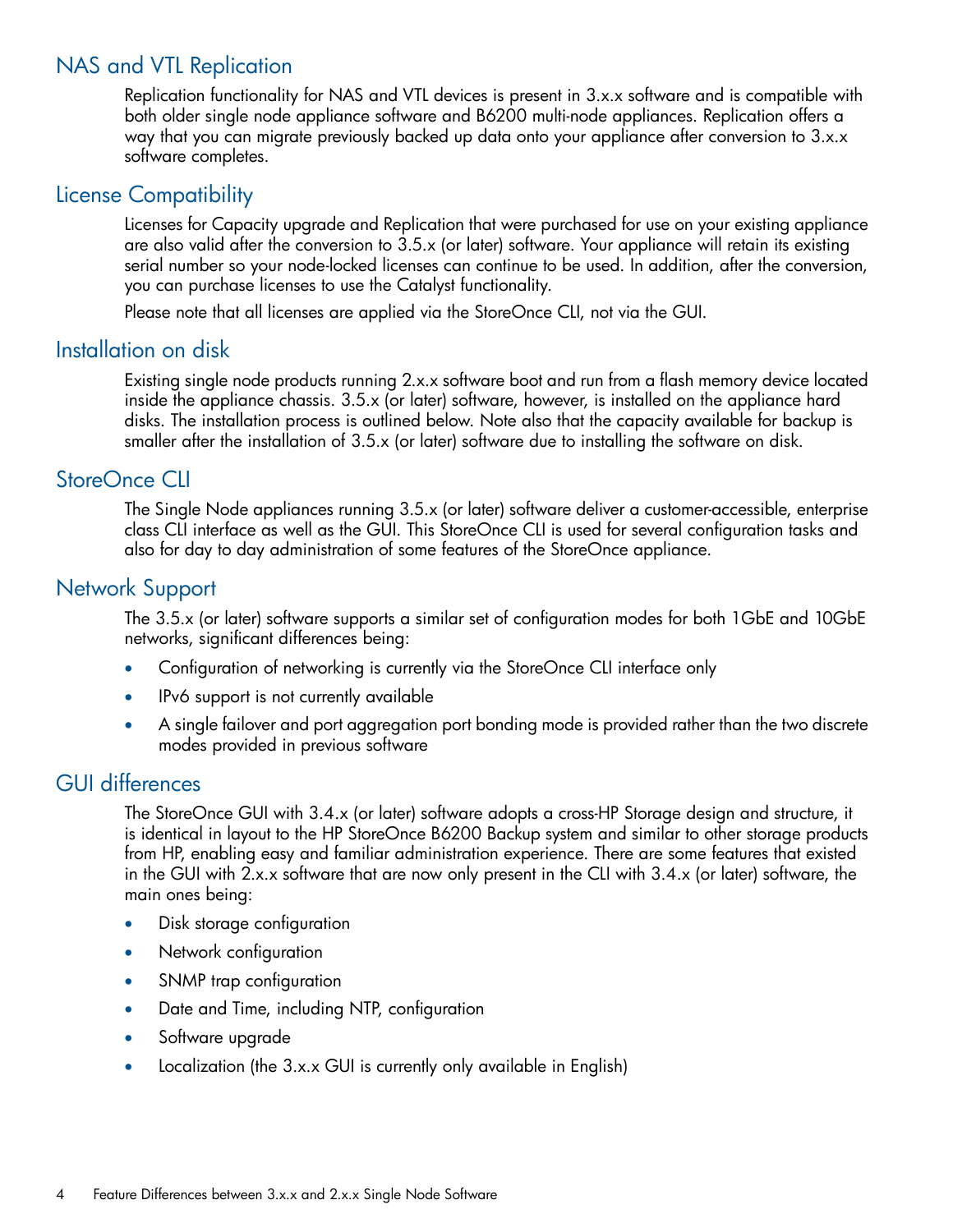# Installation instructions

**IMPORTANT:** The conversion process may take several hours to complete and many more for storage  $\circled{r}$ rebuilding to completely finish. So make sure that alternative provision is made for your backups during the process.

To ensure the integrity of your download, HP recommends verifying your results with this MD5 Checksum value as defined in the release notes for the QR ISO image containing the latest HP StoreOnce software.

### Before updating

#### Pre-requisites for conversion

Before starting the conversion process you will require the following:

- Physical access to your StoreOnce appliance. You will need to remove it from the rack so will need a screwdriver, and the provided hex key to open the lid. Remember that the appliance is heavy and it is a two person operation to safely remove it from the rack.
- A blank 4GB USB flash stick.
- Copies of your license keys for capacity expansion and replication, either in file format for upload or in text format to type in after the upgrade.
- A monitor and USB keyboard attached to the appliance.
- *BB852-90938, Conversion from 2.x.x software to 3.4.x (or later) software guide* and updated manuals for your StoreOnce appliance for use after converting to 3.x.x software, these can be downloaded by visiting: <http://www.hp.com/support/manuals> and entering the new product name, see [Mapping](#page-1-0) existing and new products [\(page](#page-1-0) 2).
- A copy of the QR ISO image appropriate to your product and software version.

Browse to the HP StoreOnce Backup System page on Software Depot at: [http://www.hp.com/](http://www.hp.com/go/storeonceqr) [go/storeonceqr](http://www.hp.com/go/storeonceqr) and select the appropriate QR ISO image. You will be required to sign in with HP Passport, which can be created when you first access the site. For further information read the release notes associated with the QR ISO image.

Before starting conversion you also need to ensure that:

- All system hardware components have up-to-date firmware, this is VERY important to ensure that the install process completes successfully. Go to <www.hp.com/go/support> and type the name of your existing HP StoreOnce D2D Backup System product into the search box to locate the component firmware bundle for your product and the system BIOS.
- The system hardware is healthy, otherwise the install will fail. There should be:
	- 1. No failed or predictive failure disks
	- 2. RAID controller capacitor or Battery connected and charged
	- 3. Power Supplies all plugged in and working
	- 4. All system fans working
	- 5. All memory modules in good state
- For D2D4312 and D2D4324 products, before powering down when running Gen 2 software check that there are no failed disks and that the RAID spare disk is located in the lower right-hand disk slot in the appliance. If that is the case, the LEDs will be "off" on this disk. If this disk is not the spare, this is a good indication that the Internal RAID SAS cables are incorrectly cabled and must be corrected before conversion. See *BB852-90938, Conversion from 2.x.x software to 3.4.x (or later) software guide* for more details.
- Your data replication to other appliances is up-to-date and not running.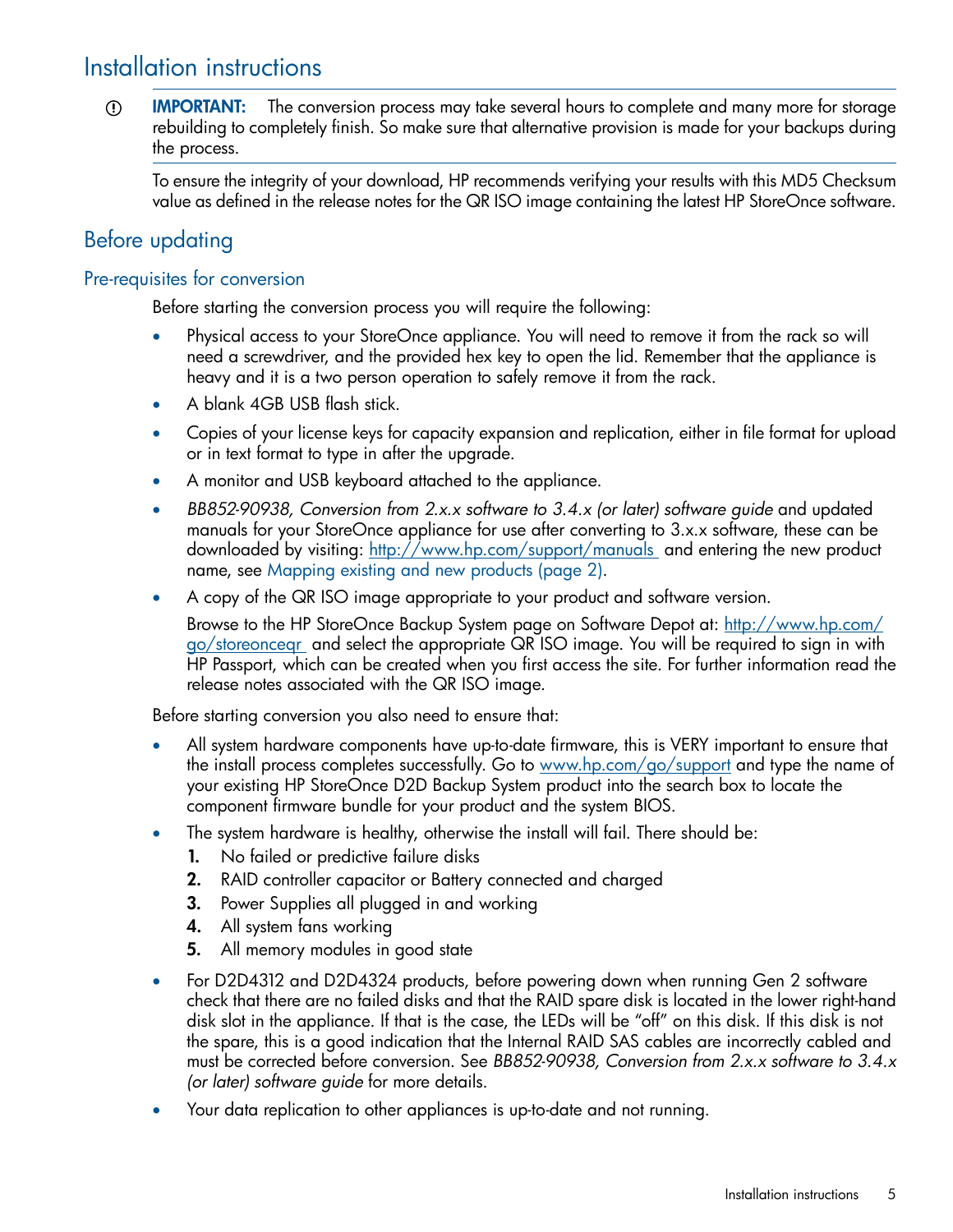- You have made provision for backups to continue, if required, during the conversion process.
- You have made provision to be able to restore any user data from an alternative location.

#### Retaining your data via StoreOnce Replication

If you are already using replication to provide an off-site copy of the data being backed up to the appliance that you are converting, this is the best way to migrate data back onto the appliance after conversion completes. If you are not currently using replication but have other HP StoreOnce appliances available, these could provide you with a way to retain your data over the conversion process. Some important points to note are:

- 1. Make sure that replication is complete.
- 2. Make sure that all data required is being replicated. Check your VTL cartridge mappings and share mappings to make sure that everything is replicated.
- 3. You should remove replication mappings from and to the appliance being converted before commencing the conversion process. This will ensure that the replication partner devices return to their non-replicating mode and are available for restore operations if required.
- 4. Remember that replication recovery to your converted appliance will take a very long time over a low bandwidth link. You may need to consider other "seeding" processes to speed up the recovery process, such as co-locating the appliances on a LAN.

#### Recording other settings

Before conversion also record any settings that might be required, such as:

- IP addresses and other network settings if using static addressing
- Email server and alert settings
- SNMP settings
- Replication partner appliance addresses
- Local settings for replication such as blackout windows
- Share Names and CIFS/NFS server settings
- Existing replication and storage capacity licenses
- Library configurations
- Replication and capacity storage license details

### Hardware modification

The first step in the conversion process is to remove the internal flash memory module from your existing StoreOnce appliance.

For D2D4312 and D2D4324 systems you will also need to reconfigure the 1GbE network connections in order to be able to use the network after 3.x.x system software is installed.

Detailed instructions for both these tasks can be found in *BB852-90938, Conversion from 2.x.x software to 3.4.x (or later) software guide*.

### Software update process

The steps in the software installation and configuration are as follows:

- Download the 3.5.x (or later) "Quick Restore" ISO image and copy to a USB Flash stick.
- Boot the appliance from the QR Flash Stick and perform the software install.
- Perform first boot appliance configuration.
- Configure Network Settings.
- Re-apply capacity licenses.